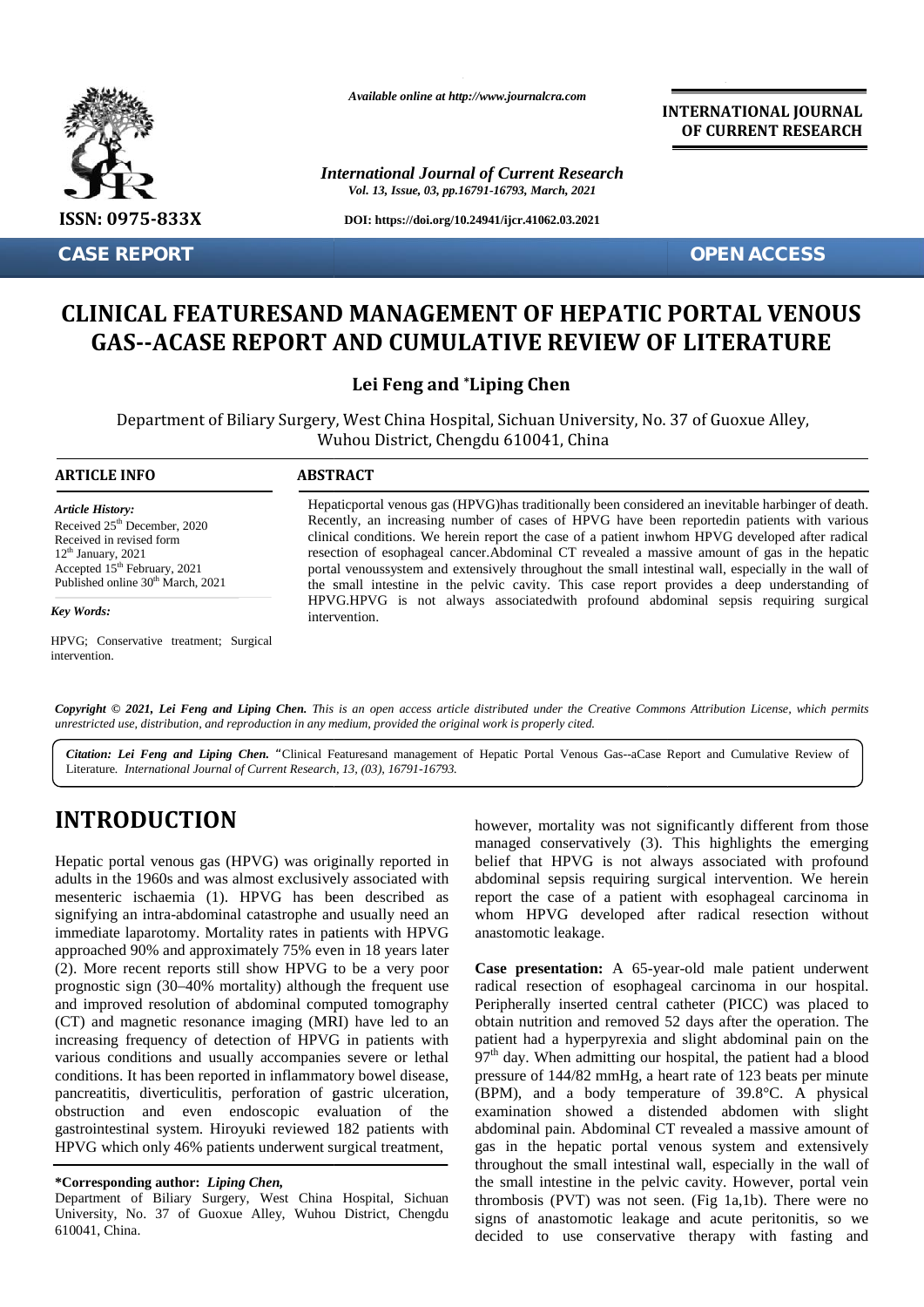antibiotics. We selected Piperacillin/sulbactam as an antibiotic since the admission. Although the blood was taken for the blood culture, the blood culture was negative on the  $7<sup>th</sup>$  day after the admission. During the whole course of treatment, the patient's liver function was always within the compensation range. As neither abnormal laboratory data findings nor complaints were seen, this patient was discharged on the  $7<sup>th</sup>$ day after the admission. The patient revisited the hospital again on 101<sup>st</sup> day after discharge. Abdominal CT showed that the portal vein system was completely recover to normal (Fig 1c).



**Fig.1 a. Abdominal CT revealed a massive amount of air in the hepatic portal venous system. b. The gas can also be detected throughout the small intestinal wall, especially in the wall of the small intestine in the pelvic cavity.However, portal vein thrombosis (PVT) was not seen.C.The portal venous system has completely returned to normal, no obvious signs of portal vein gas**

## **DISCUSSION**

HPVG is not a specific disease entity but merely another diagnostic clue in patients suffering acute abdominal pathology which was first reported in 1955 by Wolfe and Evans (4). Since then, it has traditionally been considered as an inevitable harbinger of death. Since 1978, when Liebman (2) reviewed 64 cases of HPVG and reported a mortality of 75%, the number of reported cases has been increasing. The overall mortality rate has decreased because of adequate therapy. HPVG is associated with numerous underlying abdominal diseases, ranging from benign causes to potentially lethal diseases that require prompt surgical intervention (3, 5-7). The mechanism for the appearance of gas in the hepatic portal vein is not fully illuminated. The proposed factors predisposing the hepatic portal venous system to the accumulation of gas include escaping of gas produced by gas-forming organisms in the intestinal canal or in an abscess which then circulate into the liver or the presence of gas-forming organisms in the hepatic portal venous system with passage of gas into the circulation (2). The diagnosis of HPVG is usually made by abdominal radiography, abdominal color ultrasonography, or CT scan. CT scan has a higher sensitivity for the detection of HPVG than plain radiography (8, 9). The characteristic finding on abdominal CT scan is a branching radiolucency extending to within 2 cm beneath the liver capsule. However, although HPVG may be diagnosed by conventional radiography, detection is difficult and it is easily overlooked (10).

In this case, the patient had difficulty in oral feeding after the radical resection of esophageal carcinoma so the PICC was placed to obtain nutrition and removed 52 days later. When admitting our hospital, the patient had a blood pressure of 144/82 mmHg, a heart rate of 123 beats per minute (BPM), and a body temperature of 39.8°C. Abdominal CT revealed a massive amount of gas in the hepatic portal venous system. However, PVT was not seen. Although some HPVG cases can be treated with conservative therapy, considering the differential diagnosis is important (11). When HPVG appears in any situation, we should consider not only the CT scan but also the patient's general condition, including vital signs, physical findings, and laboratory examination. It is important to carefully observe patients with HPVG in conservative therapy because portal venous gas may be life-threatening.

There were no signs of anastomotic leakage in this case, so we decided to use conservative therapy with fasting and antibiotics. Mucosal damage could be the cause of the abnormal occurrence of gas-forming bacteria. In our present case, CT scan had shown inflammatory pneumatosis in the small intestinal wall, but the blood culture was negative, we suspect that the reason could be the blood culture is not repeated many times. Griffiths and Gough (12) state that HPVG can lead to a decrease in blood flow, which causing detoxification disorders in Kupffer cells. Therefore, when the bacteria increased in the blood, the patient tends to have severe blood poisoning. Hence, although the blood culture was negative in this case, we still selected Piperacillin/sulbactam as the antibiotic, considering the previously mentioned gasforming bacteria. The underlying disease might be an important factor contributing to patient survival. There was a tendency toward association of degree of bowel necrosis with mortality. It is revealed that survival in potentially lethal cases was dependent on adequate treatment of the underlying disease associated with HPVG, and statistical analysis did not show a correlation between age, sex, heart rate on admission and survival rate (3). Since we began the conservative therapy, the patient's liver function is always within the normal range. The patient refused to have another abdominal CT scan, so we were unable to assess the patient's portal venous gas accumulation.